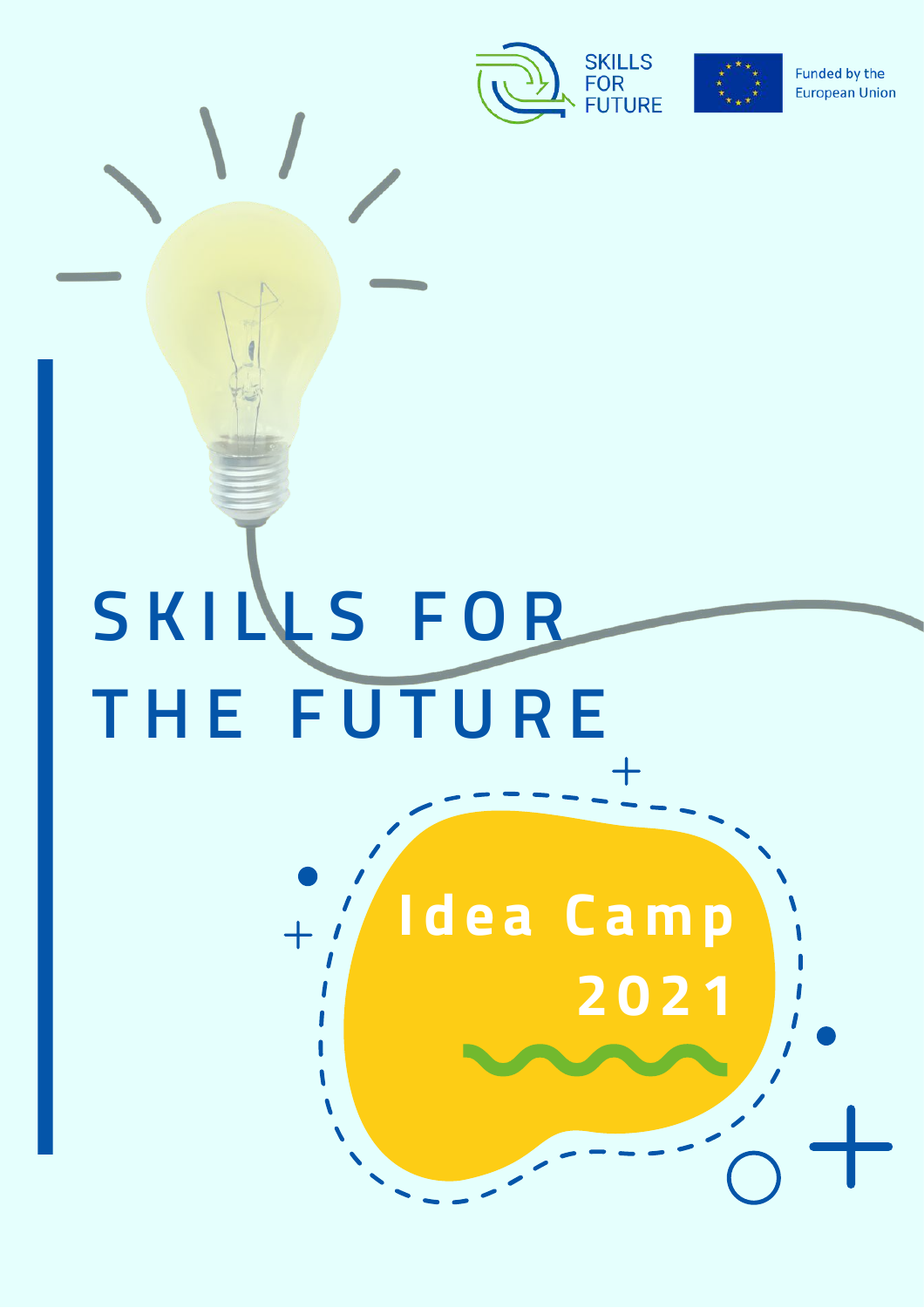

### **SKILLS FOR THE FUTURE**

#### Project Overview

[In 2019, E](https://www.climate-kic.org/)[IT RawMaterials](https://eitrawmaterials.eu/)[, EIT Climate-](https://www.climate-kic.org/)KIC, and [EIT Food](https://www.eitfood.eu/) teamed up with JA [Europe to foster sustainable innovation](http://www.jaeurope.org/) and entrepreneurship in Hungarian, Italian, and Slovenian secondary schools. In 2021, Skills for the Future entered its third year of implementation, and the activities expanded to Portugal through [EIT Manufacturing](https://www.eitmanufacturing.eu/). Students participated in Idea Camps in each country in the autumn of 2021, getting insights into the world of entrepreneurship and receiving mentoring on tailored challenges.

Due to the consequences of the COVID-19 pandemics, all activities were held online. Nevertheless, students enjoyed the exchange and the creative process at the camps. A summary of the main activities and challenges proposed to the students in the Idea Camps 2021 can be found below.

As a next step, Idea Camp participants enrolled in the Company Programme, a deep-dive experience where students will further develop their ideas and transform them into mini-companies.

At the end of the academic year, students and their mini-companies will compete in national and international competitions before high-level jury panels composed of business representatives and policy-makers. Students will also be given the opportunity to obtain the Entrepreneurial Skills Pass (ESP) and certify their entrepreneurial skills.

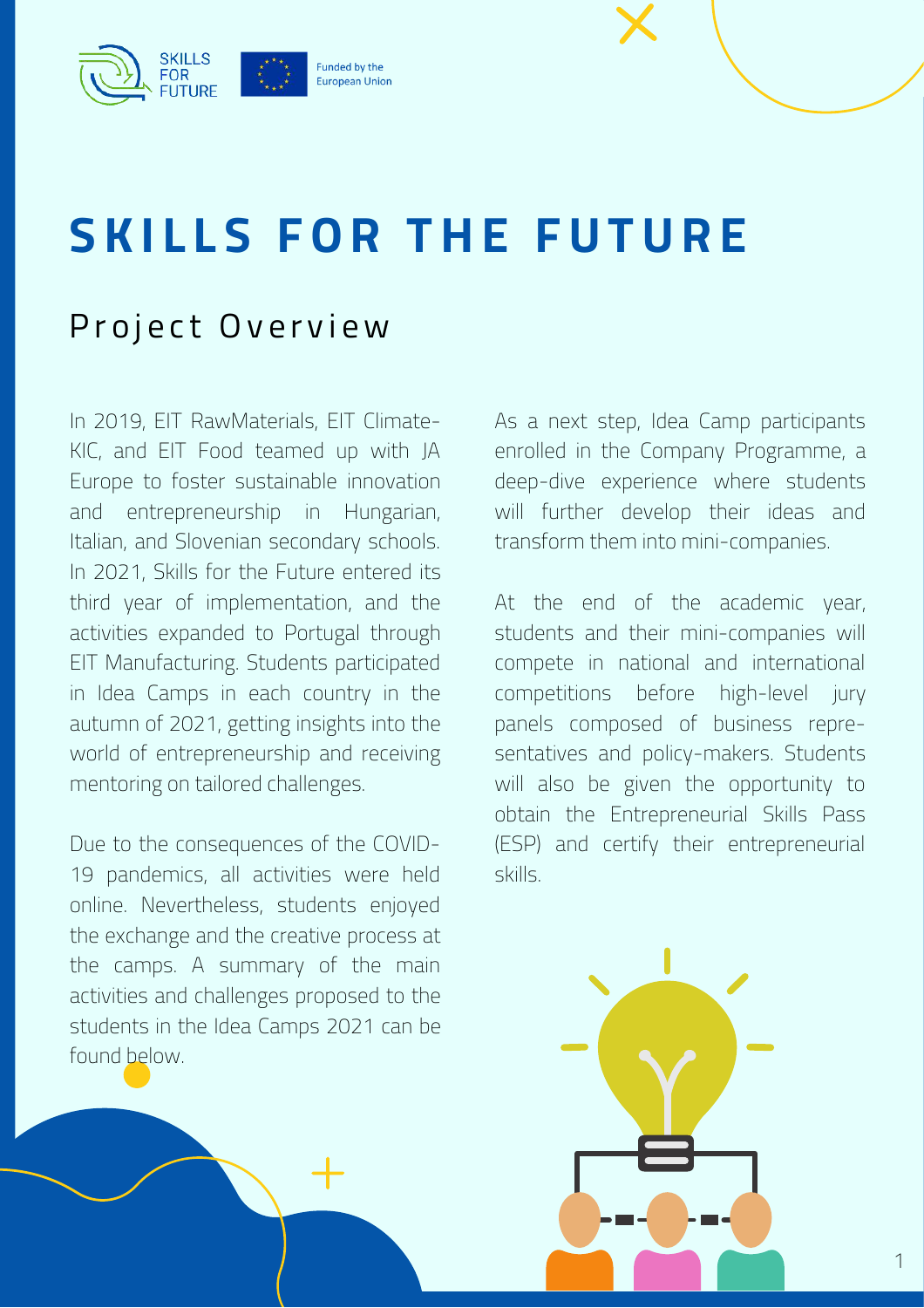

### **I D E A C A M P 2 0 2 1**

#### In numbers

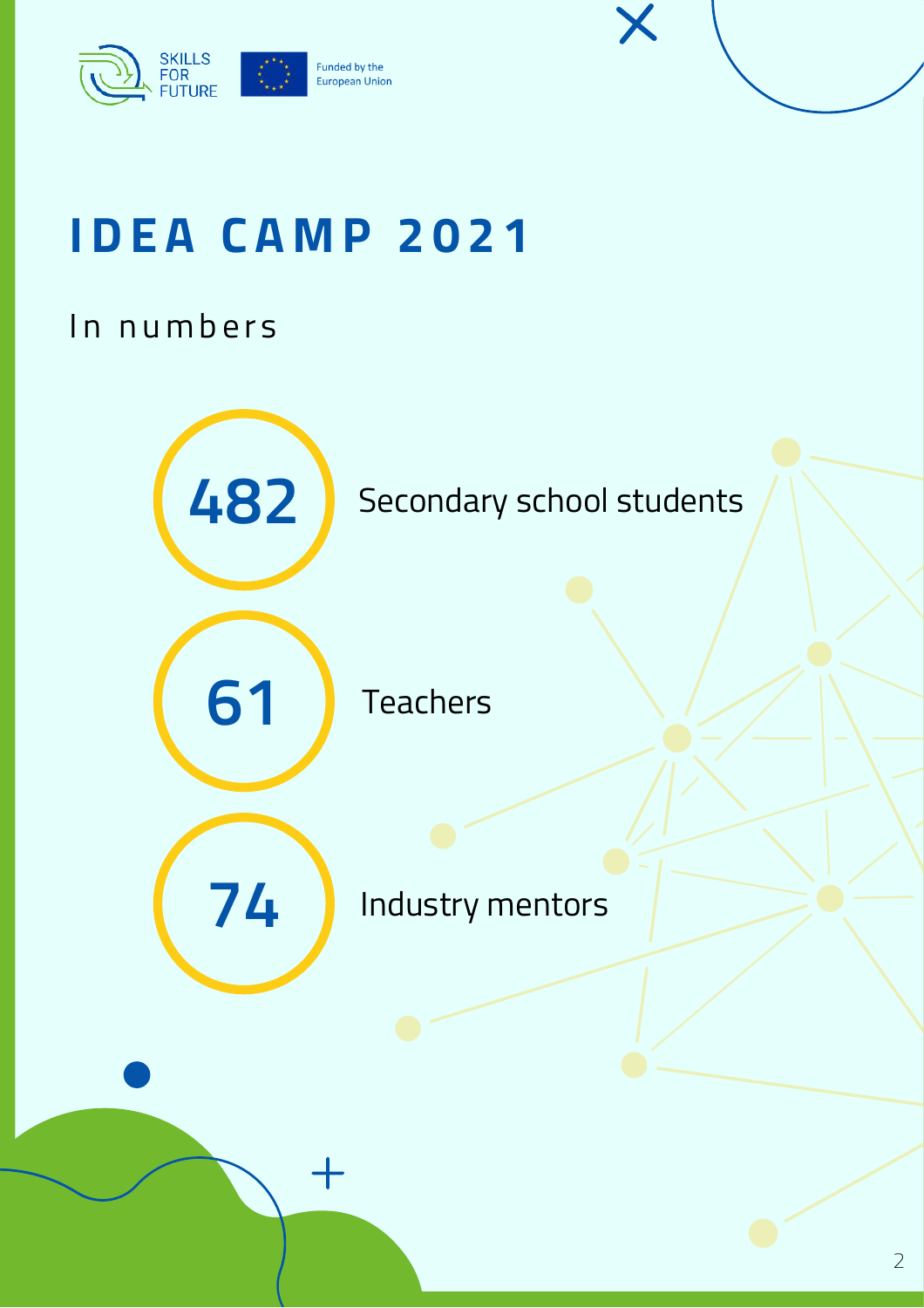

### **H U N G A R Y I D E A C A M P**

#### Circular Economy and Climate Change

The Idea Camp in Hungary was organised in two online editions on 20-21 October and 1-2 December 2021. On both occasions, students took part in a communication training, where they learned how to pitch their business ideas in a few minutes. 102 students, 14 teachers, and 21 business mentors were involved.

The challenge of the first edition was to create a product that complies with the principles of modular design or has a packaging based on the circular economy approach. In the second edition, students designed a product based on one of the circular economy principles. Nine industry mentors assisted the students in the first round and seven in the second to complete the challenges and develop innovative business ideas.



*The time spent with the teams has been inspiring because, in the light of the creativity radiating from the young people, any sustainability challenge becomes much more feasible. It was good to experience participants' faith in their ideas and sensitivity to environmental issues. In addition to the unique approach and diverse, innovative ideas, the teams had in common that they all wanted to contribute to a more sustainable future.*

– Hungarian industry mentor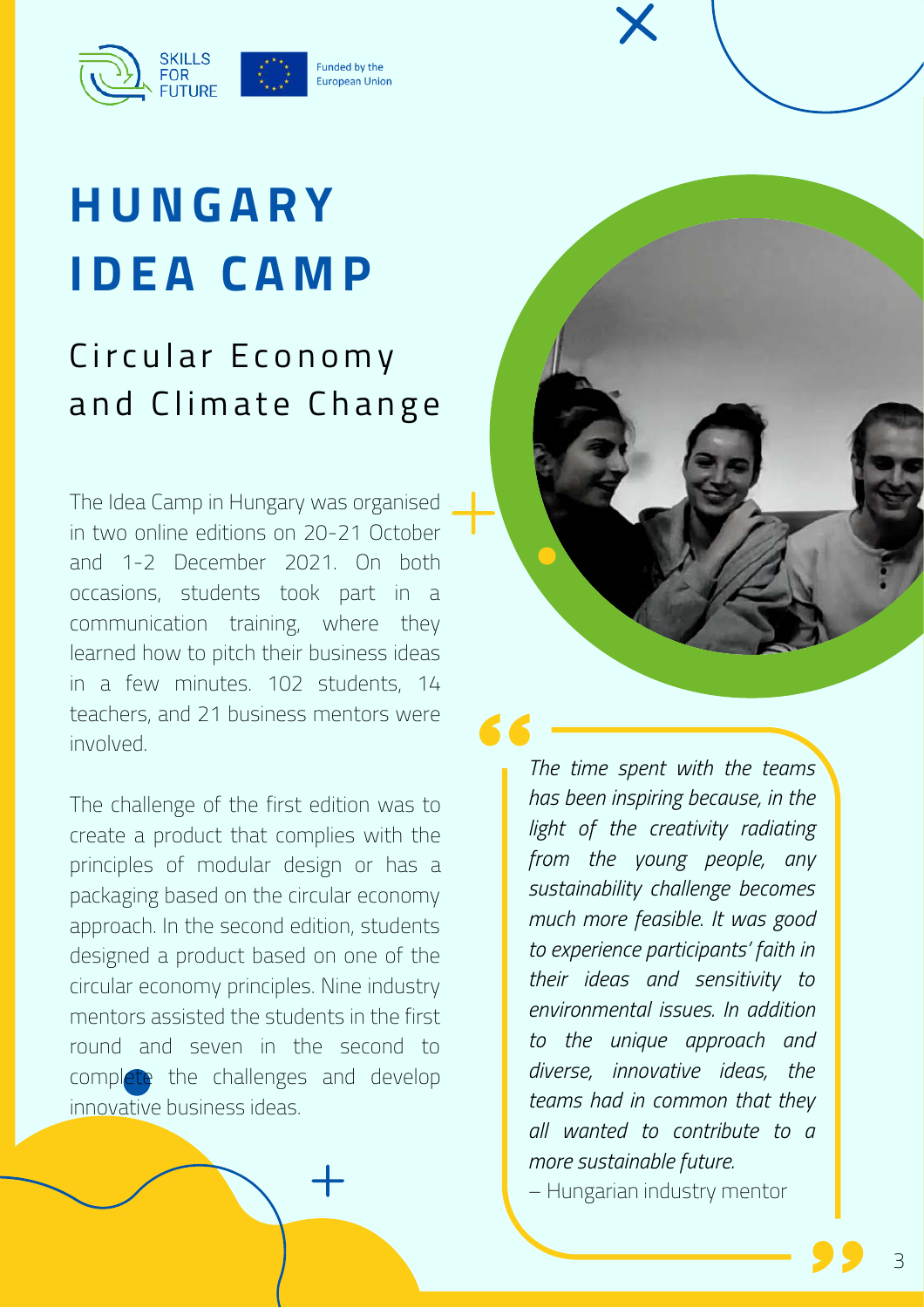

### **I T A L Y I D E A C A M P**

#### Circular Economy and the Food System

The Idea Camp in Italy was held online on 25-26 November 2021, where 140 students, 13 teachers, and 23 industry mentors were present. On the first day, students developed business ideas with the help of school teachers and mentors from the University of Catania. On the second day, each team presented their ideas through a three-minute pitch and a presentation.

Three food-related challenges were proposed to the students:

- Food losses and/or waste.
- Agriculture 4.0.
- Healthy nutrition and prevention of non-communicable diseases.



In total, 15 business ideas were developed. Three jury members gave students feedback and suggestions on developing and taking their ideas forward to the Company Programme. As in previous editions, the jury did not declare a winner but offered valuable feedback and advice to all teams.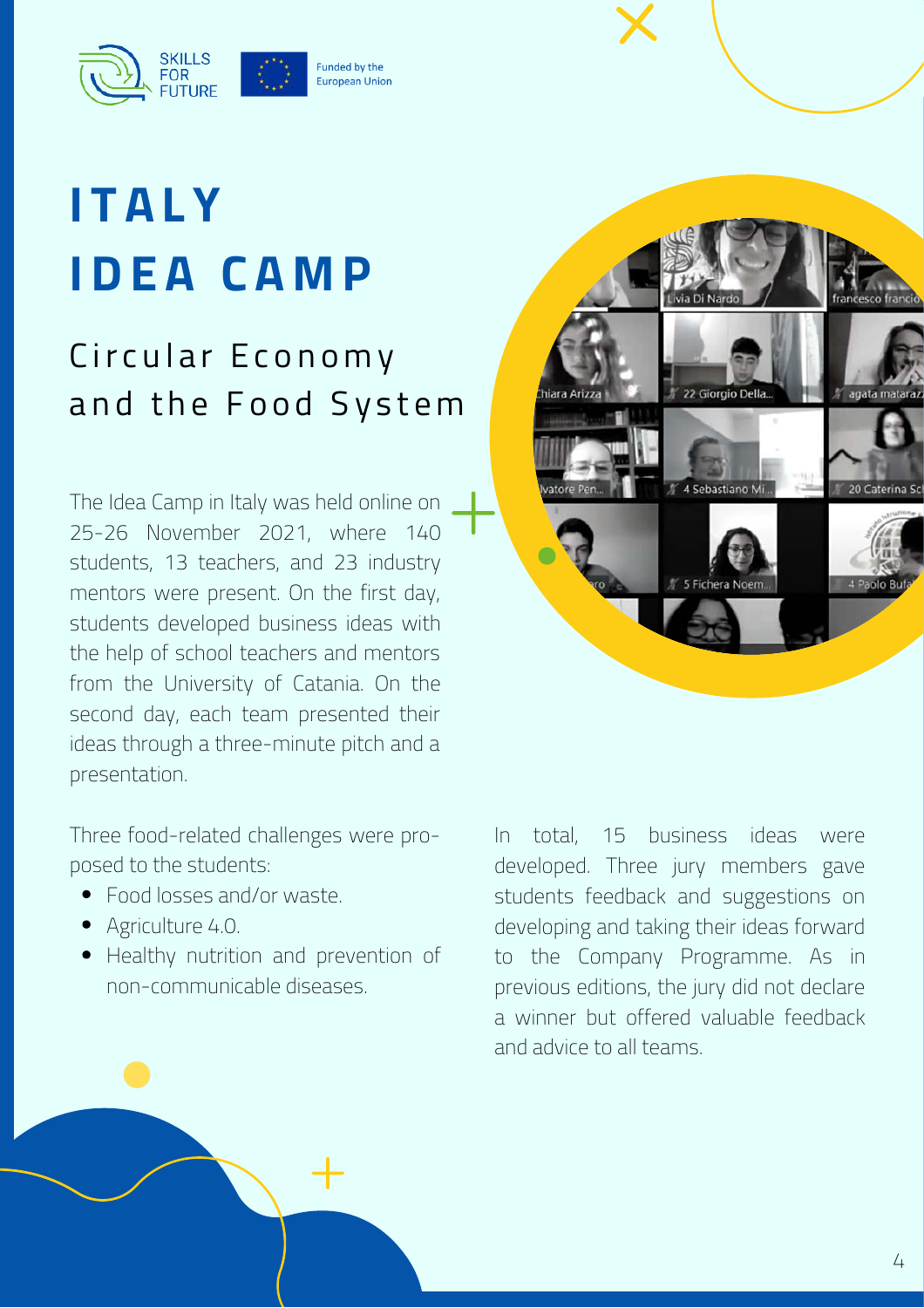Funded by the European Union

## **P O R T U G A L I D E A C A M P**

**FOR** 

#### Circular Economy in the Manufacturing **Sector**

The Idea Camp in Portugal took place virtually between 18-22 October 2021. Overall, 102 students, 12 teachers, and 13 industry mentors participated in the event. The theme was strongly related to environmental sustainability, circular economy and manufacturing. For a week, students worked in teams to come up with a solution that would answer one of these three questions:

- How to reduce waste resulting from manufacturing processes?
- What are the by-products or waste produced in one manufacturing company that could be used in another industry?
- How to convince society to use more recycled materials and products?



Each team had four minutes to make their business presentation on the last day, and the jury formed of three members selected the best business ideas.

> *It was a very good and very intense morning journey. All the teams were extraordinary, they showed a lot of cooperation, a lot of collaboration between everyone. The presentation formats were fantastic, they had a lot of creativity.*

– Portuguese industry mentor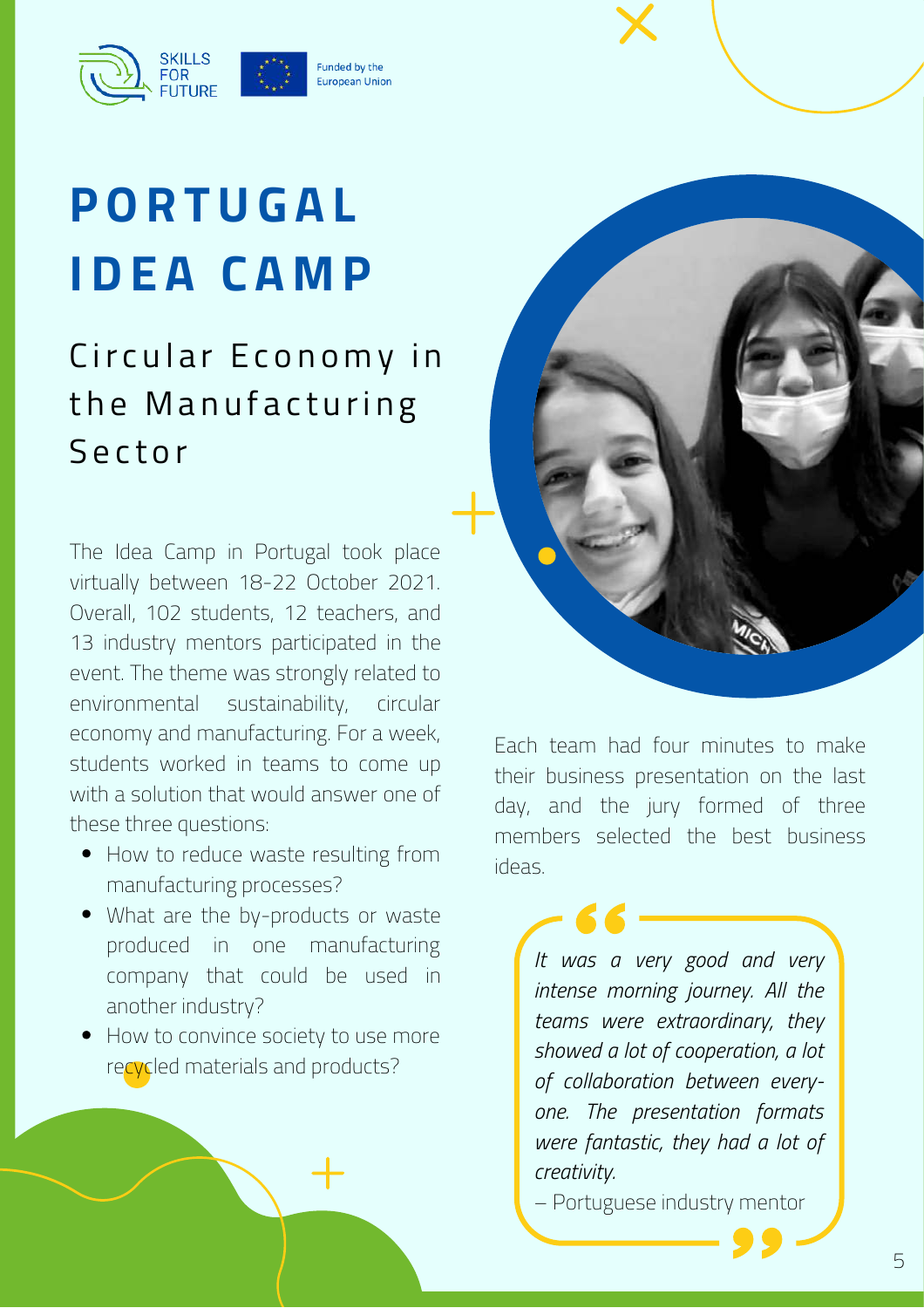Funded by the European Union

# **S L O V E N I A I D E A C A M P**

**FOR** 

#### Circular Economy and Raw Materials

The Idea Camp in Slovenia was held online between 18-19 November 2021, where many participants were present: 138 students and 22 teachers from 17 schools, and 15 industry mentors.

The company ZEOS, d.o.o. was invited to participate and prepare the challenge of the event, whose main theme was searching for new solutions to reduce ewaste. During the first day, the challenge and methodology were revealed, and expert sessions were held by Mr. Gregor Sakovič from Nova Ljubljanska Banka. The second day was dedicated to creating new business ideas and the business pitch training with Mr. Leon Magdalec, a public performance coach from Nastop plus d.o.o.



The competition was won by the students from the "School Center Ptuj" – School of Economics, Tourism and Agriculture, who came up with the idea of reusing cases of old computers, which would be turned into mailboxes decorated with unique paintings.

To boost student engagement, a game was organised, where students had the opportunity to win a prize for the best "selfie". The prize was won by two teams from the School Center for Post, Economy and Telecommunications Ljubljana and the Velenje Secondary School of Electrical and Computer Engineering.